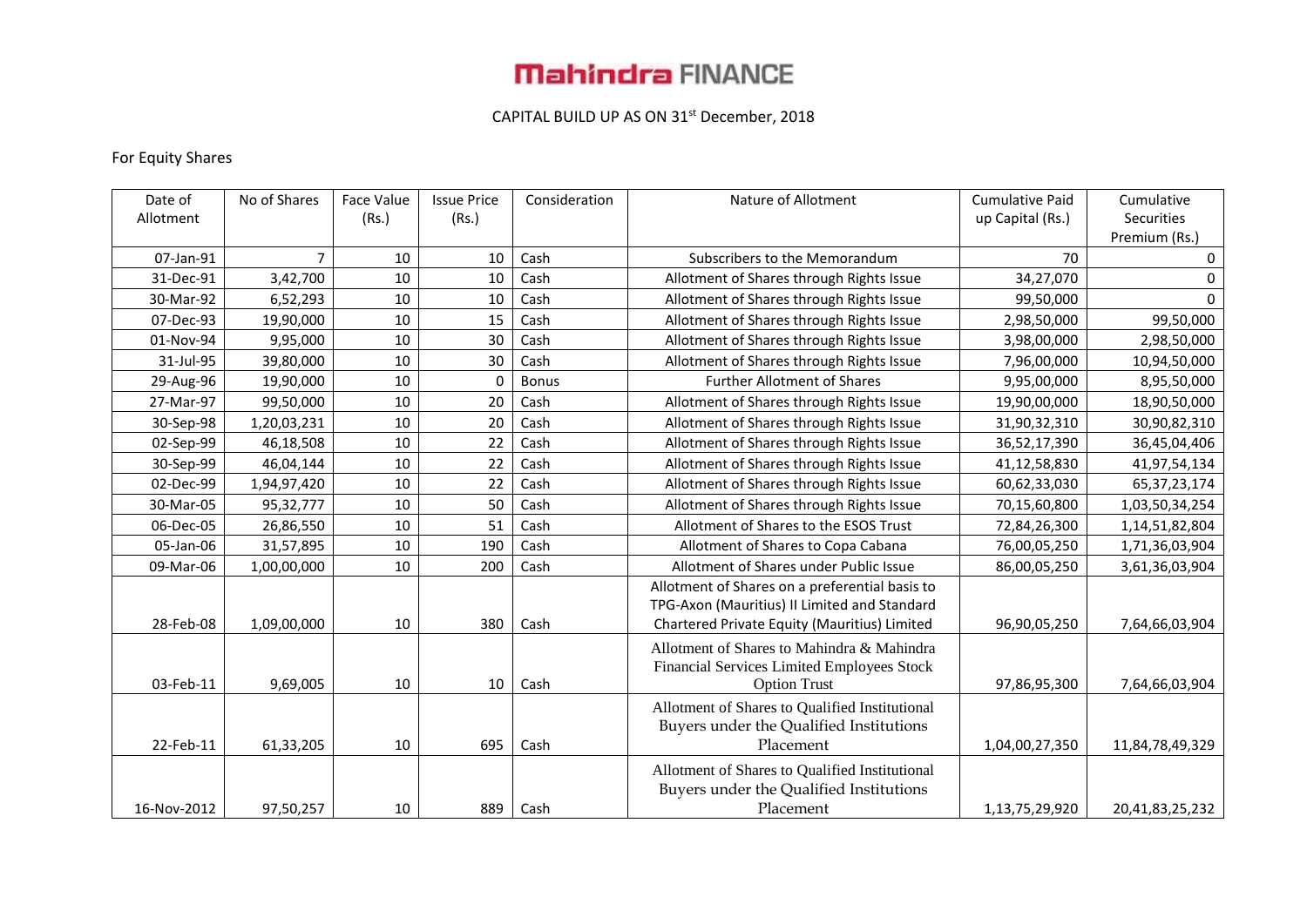# **Mahindra FINANCE**

## CAPITAL BUILD UP AS ON 31<sup>st</sup> December, 2018

### For Equity Shares

| <b>Balance as on</b>                |              |                |                |                          |                |                     |
|-------------------------------------|--------------|----------------|----------------|--------------------------|----------------|---------------------|
| 31-Mar-2013                         | 56,87,64,960 | $\mathbf{2}$   |                |                          | 1,13,75,29,920 | 20, 15, 58, 07, 775 |
| <b>Balance as on</b>                |              |                |                |                          |                |                     |
| 30-June-2013                        | 56,87,64,960 | $\mathbf 2$    | $\blacksquare$ |                          | 1,13,75,29,920 | 20, 15, 81, 78, 959 |
| <b>Balance as on</b>                |              |                |                |                          |                |                     |
| 30-Sep-2013                         | 56,87,64,960 | $\mathbf{2}$   |                |                          | 1,13,75,29,920 | 20, 16, 42, 13, 353 |
| <b>Balance as on</b>                |              |                |                |                          |                |                     |
| 31-Dec-2013                         | 56,87,64,960 | $\mathbf 2$    |                |                          | 1,13,75,29,920 | 20, 16, 44, 50, 006 |
| <b>Balance as on</b>                |              |                |                |                          |                |                     |
| 31-Mar-2014                         | 56,87,64,960 | $\mathbf{2}$   |                | $\overline{\phantom{a}}$ | 1,13,75,29,920 | 20, 18, 24, 73, 991 |
| <b>Balance as on</b>                |              |                |                |                          |                |                     |
| 30-June-2014                        | 56,87,64,960 | $\mathbf{2}$   |                | $\blacksquare$           | 1,13,75,29,920 | 20,19,53,14,010     |
| <b>Balance as on</b>                |              |                |                |                          |                |                     |
| 30-Sept-2014                        | 56,87,64,960 | $\mathbf 2$    |                |                          | 1,13,75,29,920 | 20, 20, 57, 14, 511 |
| <b>Balance as on</b>                |              |                |                |                          |                |                     |
| 31-Dec-2014                         | 56,87,64,960 | $\mathbf{2}$   | $\blacksquare$ | $\overline{\phantom{a}}$ | 1,13,75,29,920 | 20, 20, 72, 64, 778 |
| <b>Balance as on</b>                |              |                |                |                          |                |                     |
| 31-Mar-2015                         | 56,87,64,960 | $\mathbf 2$    |                |                          | 1,13,75,29,920 | 20, 23, 24, 24, 516 |
| <b>Balance as on</b>                |              |                |                |                          |                |                     |
| 30-June-2015                        | 56,87,64,960 | 2              | $\blacksquare$ |                          | 1,13,75,29,920 | 20,23,68,02,919     |
| <b>Balance as on</b>                |              |                |                |                          |                |                     |
| 30-Sep-2015                         | 56,87,64,960 | $\mathbf 2$    |                |                          | 1,13,75,29,920 | 20,24,63,35,968     |
| <b>Balance as on</b>                |              |                |                |                          |                |                     |
| 31-Dec-2015                         | 56,87,64,960 | $\overline{2}$ |                |                          | 1,13,75,29,920 | 20,29,03,75,662     |
| <b>Balance as on</b><br>31-Mar-2016 | 56,87,64,960 | $\mathbf{2}$   |                |                          |                | 20,32,52,39,633     |
| <b>Balance as on</b>                |              |                |                |                          | 1,13,75,29,920 |                     |
| 30-June-2016                        | 56,87,64,960 | $\mathbf{2}$   |                |                          | 1,13,75,29,920 | 20, 14, 96, 36, 408 |
| <b>Balance as on</b>                |              |                |                |                          |                |                     |
| 30-Sep-2016                         | 56,87,64,960 | $\mathbf{2}$   | $\blacksquare$ | $\blacksquare$           | 1,13,75,29,920 | 20,16,40,66,658     |
| <b>Balance as on</b>                |              |                |                |                          |                |                     |
| 31-Dec-2016                         | 56,87,64,960 | $\mathbf{2}$   |                |                          | 1,13,75,29,920 | 20,23,41,98,785     |
|                                     |              |                |                |                          |                |                     |